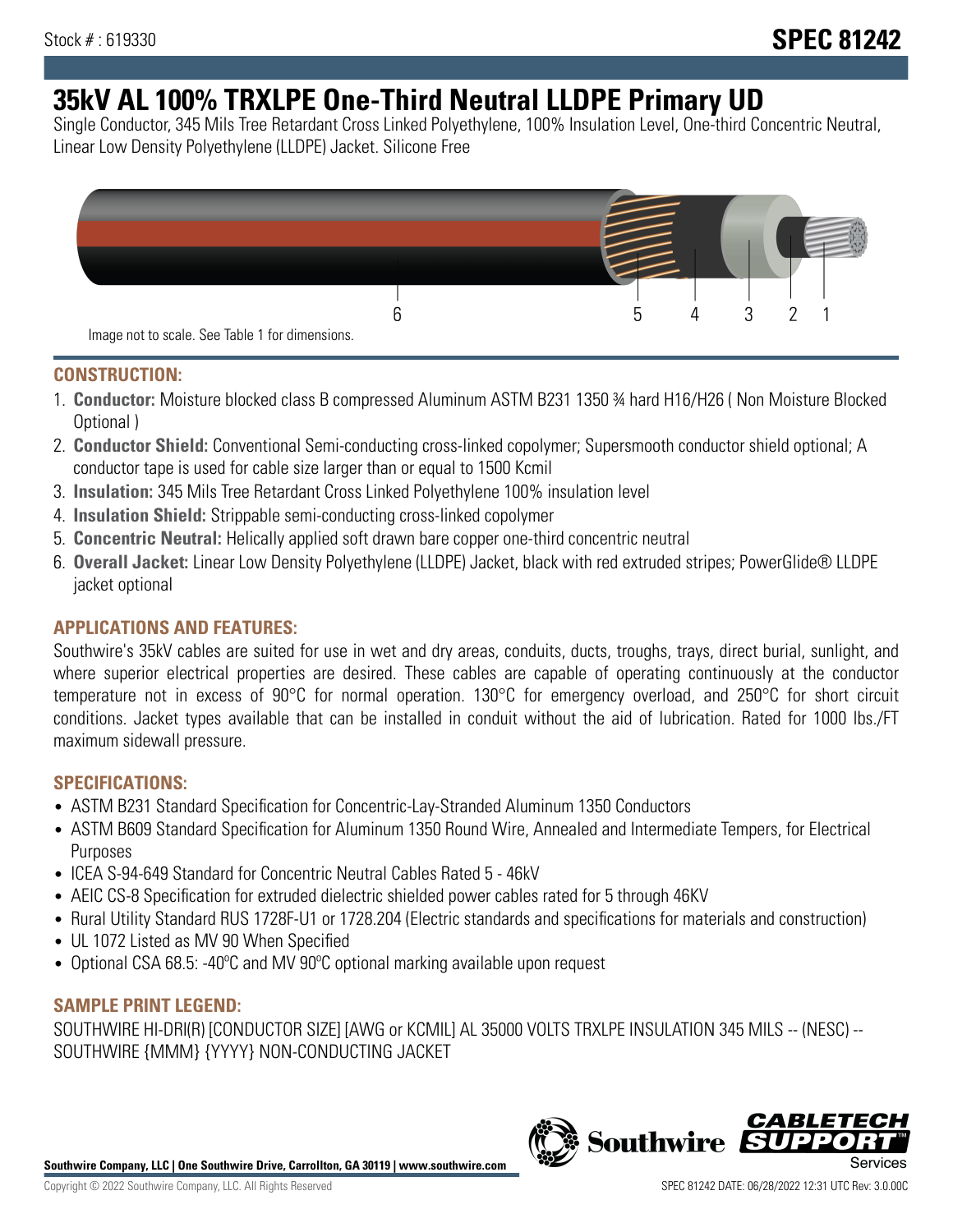# Stock # : 619330 **SPEC 81242**

#### **Table 1 – Weights and Measurements**

| <b>Stock</b><br>Number | Cond.<br><b>Size</b> | <b>Diameter</b><br>Over<br>Conductor | <b>Diameter</b><br>Over<br>Insulation | Insul.<br><b>Thickness</b> | <b>Diameter</b><br>Over<br>Insulation<br>Shield | Concentric<br><b>Neutral</b> | Neutral DC<br>Resistance<br>$25^{\circ}$ C | Jacket<br><b>Thickness</b> | Approx.<br>0D | Approx.<br>Weight        | Min<br>Bending<br>Radius | Max Pull<br>Tension* |
|------------------------|----------------------|--------------------------------------|---------------------------------------|----------------------------|-------------------------------------------------|------------------------------|--------------------------------------------|----------------------------|---------------|--------------------------|--------------------------|----------------------|
|                        | AWG/<br>Kcmil        | inch                                 | inch                                  | mil                        | inch                                            | No. x AWG                    | $\Omega$ /1000ft                           | mil                        | inch          | $\mathsf{lb}$<br>/1000ft | inch                     | Ib                   |
| 619330^†               | 1/0<br>(19)          | 0.352                                | 1.079                                 | 345                        | 1.179                                           | 11x14                        | 0.438                                      | 50                         | .410          | 837                      |                          | 634                  |

All dimensions are nominal and subject to normal manufacturing tolerances

◊ Cable marked with this symbol is a standard stock item

\* Pulling tension based on pulling eye directly connected to conductor

! UL listed MV-90 Rated

^ HiDri Plus® - Water Blocking Powder

^^ HiDri Plus® - Water Blocking Powder. All Black Jacket

† 2/3 Concentric Neutral

§ HiDri Plus® - Water Blocking Powder. CSA Listed

## **Table 2 – Electrical and Engineering Data**

| Cond.<br>Size         | 'DC.<br>Resistance<br>@25°C | АC<br>Resistance<br>$\varpi$ 90°C | Capacitive<br>Reactance @<br>60Hz | Inductive<br>Reactance<br>@ 60Hz | <b>Charging</b><br>Current | <b>Dielectric</b><br>Loss | Zero<br>Sequence<br>Impedance* | <b>Positive</b><br>Sequence<br>Impedance <sup>®</sup> | Short<br>Circuit<br>Current <sup>@</sup><br>30 Cycle | Allowable<br>Ampacity in<br>Duct 90°C1 | Allowable<br>Ampacity<br>Directly<br>Buried 90°C‡ |
|-----------------------|-----------------------------|-----------------------------------|-----------------------------------|----------------------------------|----------------------------|---------------------------|--------------------------------|-------------------------------------------------------|------------------------------------------------------|----------------------------------------|---------------------------------------------------|
| AWG/<br>Kcmil         | $\Omega/1000$ ft            | $\Omega/1000$ ft                  | $M\Omega^*1000$ ft                | $\Omega/1000$ ft                 |                            | A/1000ft W/1000ft         | $\Omega/1000$ ft               | $\Omega$ /1000ft                                      | Amp                                                  | Amp                                    | Amp                                               |
| $\frac{1}{0}$<br>(19) | 0.168                       | 0.211                             | 0.069                             | 0.051                            | 0.291                      | 1.765                     | $0.522 + i0.237$ 0.212+i0.051  |                                                       | 2251.8                                               | 160                                    | 195                                               |

\* Calculations are based on three cables triplexed / concentric shield / Conductor temperature of 90°C / Shield temperature of 45°C / Earth resistivity of 100 ohmsmeter

† Ampacities are based on Figure 7 of ICEA P-117-734 (Single circuit trefoil, 100% load factor, 90°C conductor temperature, earth RHO 90, 36" burial depth)

‡ Ampacities are based on Figure 1 of ICEA P-117-734 (Single circuit trefoil, 100% load factor, 90°C conductor temperature, earth RHO 90, 36" burial depth)

#### **Table 3 – Weights and Measurements (Metric)**

| <b>Stock</b><br>Number | Cond.<br>Size | Diameter<br><b>Over</b><br>Conductor | Diameter<br>Over<br>Insulation | Insul.<br><b>Thickness</b> | Diameter<br>Over<br>Insulation<br>Shield | Concentric<br><b>Neutral</b> | Neutral DC<br>Resistance<br>$25^{\circ}$ C | Jacket<br><b>Thickness</b> | Approx.<br>0D | Approx.<br>Weight | Min<br>Bending<br>Radius | Max Pull<br>Tension* |
|------------------------|---------------|--------------------------------------|--------------------------------|----------------------------|------------------------------------------|------------------------------|--------------------------------------------|----------------------------|---------------|-------------------|--------------------------|----------------------|
|                        | AWG/<br>Kcmil | mm                                   | mm                             | mm                         | mm                                       | No. x AWG                    | $\Omega$ /km                               | mm                         | mm            | ka/km             | mm                       | newton               |
| 619330^†               | 1/0<br>(19)   | 8.94                                 | 27.41                          | 8.76                       | 29.95                                    | 11x14                        | .44                                        | 1.27                       | 35.81         | 1246              | 279.40                   | 2821                 |

All dimensions are nominal and subject to normal manufacturing tolerances

◊ Cable marked with this symbol is a standard stock item

\* Pulling tension based on pulling eye directly connected to conductor

! UL listed MV-90 Rated

^ HiDri Plus® - Water Blocking Powder

^^ HiDri Plus® - Water Blocking Powder. All Black Jacket

† 2/3 Concentric Neutral

§ HiDri Plus® - Water Blocking Powder. CSA Listed

# **Table 4 – Electrical and Engineering Data (Metric)**

| 1/0<br>(19) | J.5512 | 0.69 | 0.0210 | 0.1673 | 0.955 |  |  | $\begin{bmatrix} 5.7907 & 0.522+i0.237 & 0.212+i0.051 \end{bmatrix}$ | 2251.8 | 160 | 195 |
|-------------|--------|------|--------|--------|-------|--|--|----------------------------------------------------------------------|--------|-----|-----|
|-------------|--------|------|--------|--------|-------|--|--|----------------------------------------------------------------------|--------|-----|-----|

\* Calculations are based on three cables triplexed / concentric shield / Conductor temperature of 90°C / Shield temperature of 45°C / Earth resistivity of 100 ohmsmeter